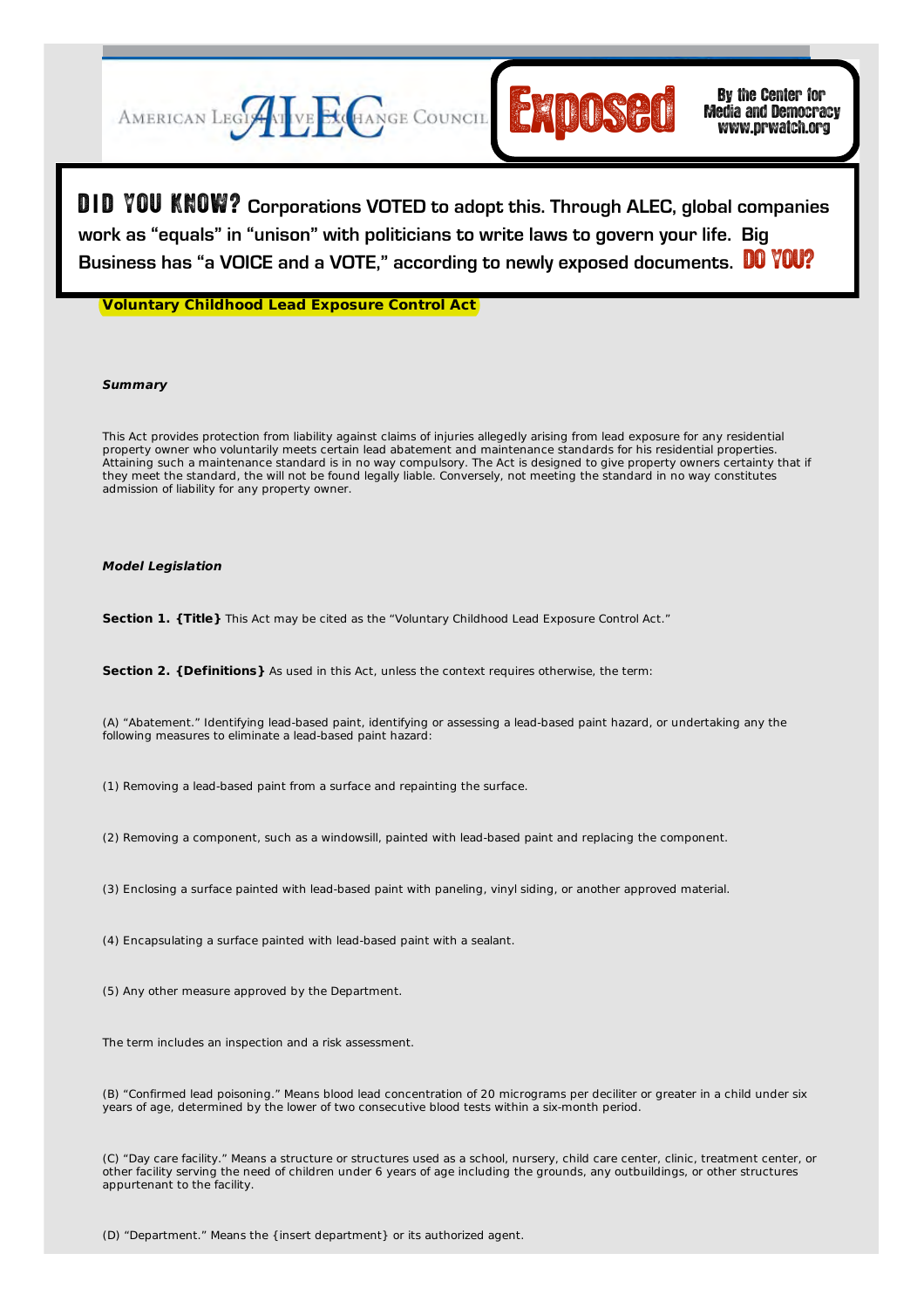

(E) "Dwelling," "Dwelling unit" or "Residential housing unit" means a structure, all or part of which is designed or used for human habitation, including the common areas, the grounds, any outbuildings, or other structures appurtenant to the dwelling, dwelling unit, or residential housing unit.

(F) "Elevated blood lead level." Means a blood lead concentration of 10 micrograms per deciliter or greater in a child under six years of age, determined by the lower of two consecutive blood tests within a six-month period.

(G) "Lead poisoning hazard." Means the presence of readily accessible or mouth-able lead-bearing substances. These hazards measured in accord with the federal guidelines of 1.0 milligram per square centimeter or greater by X-ray fluorescence; or 0.5 percent or greater by chemical analysis; or 50 micrograms per square foot or greater for dust on floors; or 250 micrograms per square foot or greater for dust on window sills; or soil lead concentration of greater than 2000 ppm, which is determined by the state Department to present a hazard in view of the condition and use of the land, and other relevant factors.

(H) "Lead-safe housing" is housing that was built since 1978, or that has been tested by a person that has been certified by the department to perform such testing and either found to have no lead-based paint hazards within the meaning of Title X of the Residential Lead-Based Paint Hazard Reduction Act of 1992, or found to meet the requirements of the maintenance standard.

(I) "Managing agent." Means any person who has charge, care or control of a building or part thereof in which dwelling units or rooming units are leased.

(J) "Maintenance Standard." Means the following:

(1) Repairing and repainting areas of deteriorated paint inside a residential housing unit;

(2) Cleaning the interior of the unit to remove dust that constitutes a lead poisoning hazard;

(3) Adjusting doors and windows to minimize friction or impact on surfaces;

(4) Providing the occupant or occupants all information required to be provided under the Residential Lead-Based Paint Hazard Reduction Act of 1992, and amendments thereto.

(K) "Mouth-able lead-bearing substance." Means any substance on surfaces or fixtures five feet or less from the floor or ground that form a protruding corner or similar edge, or protrude one-half inch or more from a flat wall surface, or are freestanding, containing lead-contaminated dust at a level that constitutes a residential lead poisoning hazard. Mouth-able surfaces or fixtures include doors, door jams, stairs, stair rails, windows, windowsills and baseboards.

(L) "Persistent elevated blood lead level." Means a blood lead concentration of 15-19 micrograms per deciliter in a child under the age of six, determined by the lowest of three consecutive blood tests. The first two blood tests shall be performed within a six month period, and the third blood test shall be performed at least 12 weeks and not more than six months after the second blood test.

(M) "Readily accessible lead-bearing substance." Means any substance containing lead at a level that constitutes a lead poisoning hazard that can be ingested or inhaled by a child under six years of age. Readily accessible substances include deteriorated paint that is peeling, chipping, cracking, flaking, chalking or blistering to the extent that the paint has separated from the substrate.

(N) "Regularly visits." Means presence at a dwelling, dwelling unit, school, or day care facility for at least two days a week for more than three hours per day.

(O) "Supplemental address." Means a dwelling, dwelling unit, school, or day care facility where a child with a persistent elevated blood lead level or a confirmed lead poisoning regularly visits or attends. Supplemental address also means a dwelling, school or day care facility where a child resided, regularly visited or attended within the six months immediately preceding the determination of a persistent elevated blood lead level or a confirmed lead poisoning.

**Section 3. {Reports of blood levels in children}** All laboratories doing business in this State shall report to the Department blood lead levels of one microgram per deciliter or greater for children under six years of age and for individuals whose ages are unknown at the time of testing. Reports shall be made within five working days after test completion on forms provided by the Department or on self-generated forms containing: the child's full name, date of birth, sex, race, address, and Medicaid number, if any; the name, address, and telephone number of the requesting healthcare provider; the name, address and telephone number of the testing laboratory; the laboratory results, the specimen type—venous or capillary; the laboratory sample number, and the dates the sample was collected and analyzed. Such reports may be made by electronic submissions.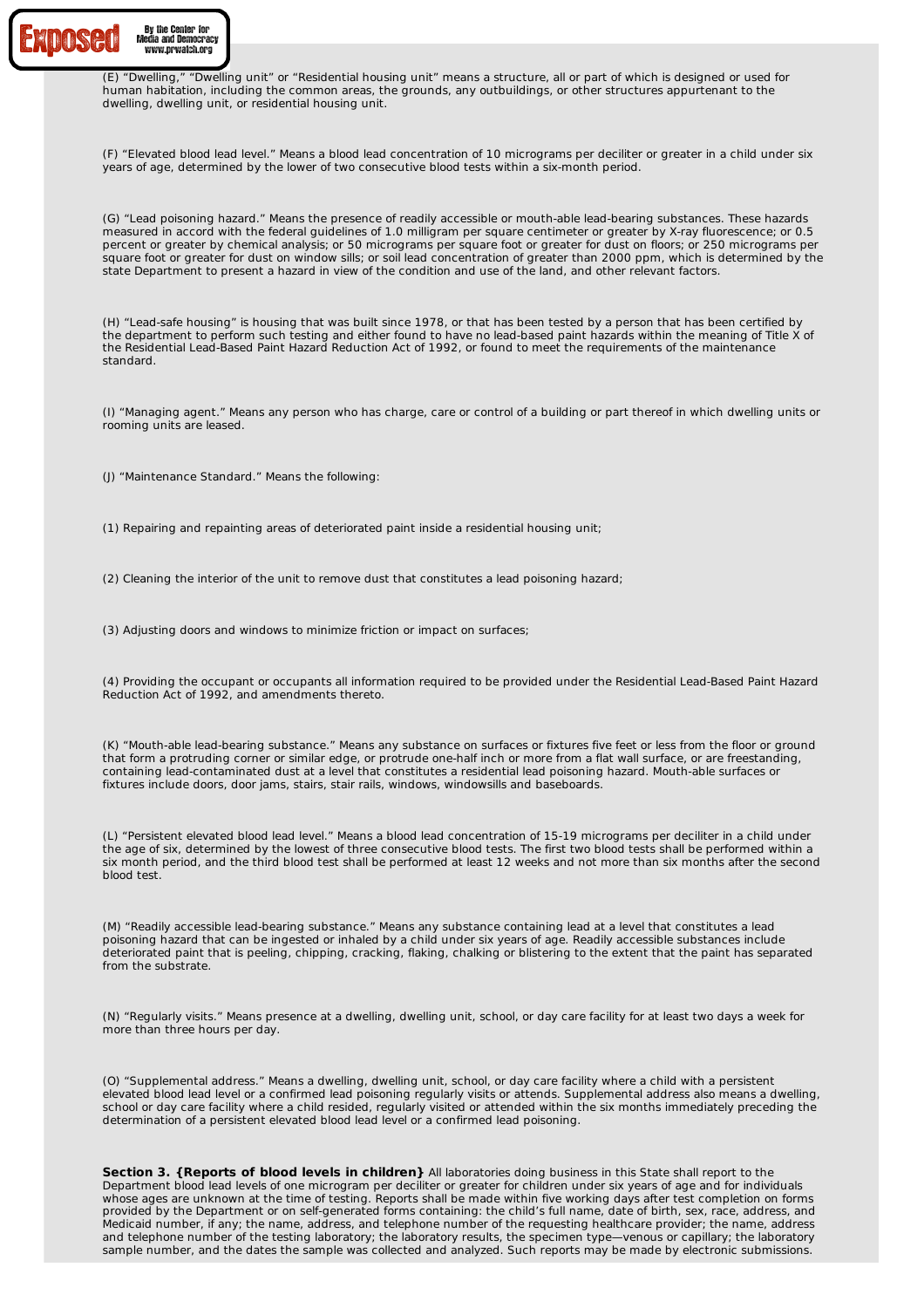

**Section 4. {Examination and Testing}** When the Department has a reasonable belief that a child under six years of age has a persistent elevated blood lead level or a confirmed lead poisoning, the Department shall require, with parental or legal guardian consent, that child to be examined and tested within 30 days. The Department shall require from the parent or legal guardian in the case of a dwelling or dwelling unit; or from the owner or managing agent in the case of school or day care facility information on each child who resides in, regularly visits, or attends ,or, who has within the past six months, resided in, regularly visited, or attended the dwelling or facility. The information required shall include each child's parents, legal guardian, or full-time custodian. The owner, managing agent, or tenant shall submit the required information within 10 days of receipt of the request from the Department.

# **Section 5. {Investigation to identify lead poisoning hazards}**

(A) When the Department learns of a persistent elevated blood lead level or a confirmed lead poisoning, the Department shall conduct an investigation to identify the lead poisoning hazards to children. The Department shall investigate the dwelling, dwelling unit, school, or day care facility where the child with the persistent elevated blood lead level or the confirmed lead poisoning resides, regularly visits or attends. The Department shall also investigate the supplemental addresses of the child who has a persistent elevated blood lead level or a confirmed lead poisoning.

(B) The Department shall also conduct an investigation when it reasonably suspects that a lead poisoning hazard to children exists in a dwelling, dwelling unit, school, or day care facility occupied, regularly visited, or attended by a child less than 6 year of age.

(C) In conducting an investigation, the Department may take samples of surface materials, or other materials suspected of containing lead, for analysis and testing.

- (D) Such investigations must meet the following conditions.
- (1) The investigation occurs at a reasonable time.

(2) The representative of the Department or local government presents appropriate credentials to the owner or occupant.

(3) Either the dwelling's owner or adult occupant grants consent to enter the premises to conduct an investigation without a warrant issued by the appropriate issuing authority, or;

(4) If consent by the owner or adult occupant is not granted, the representative of the Department of local government director may petition the appropriate issuing authority for a warrant to enter the premises and conduct and investigation. If the court finds probably cause exists that the inhabitants of the dwelling are likely to suffer adverse health effects from continue exposure to a lead hazard which may be present within the dwelling, it shall issue the warrant.

**Section 6. {Notification}** Upon determination that a lead poisoning hazard exists, the Department shall give written notice of the lead poisoning hazard to the owner or managing agent of the dwelling, dwelling unit, school, or day care facility and to all persons residing in or attending the dwelling or facility. The written notice to the owner or managing agent shall include a list of possible methods of abatement of the lead poisoning hazard.

# **Section 7. {Abatement}**

(A) Upon determination that a child under six years of age has a confirmed lead poisoning of 20 micrograms per deciliter or greater and that child resides in, attends, or regularly visits, a dwelling, dwelling unit, school or day care facility containing lead poisoning hazards, the Department shall require abatement of the lead poisoning hazards. The Department shall also require the abatement of the lead poisoning hazards identified at the supplemental addresses of a child under six years of age with a confirmed lead poisoning of 20 micrograms per deciliter or greater.

(B) When abatement is required under subsection (A) of this section, the owner or managing agent shall have 90 days to reduce the lead poisoning hazard to below the following levels, in methods approved by the Department.

(1) Floor lead dust levels are less than 50 micrograms per square foot;

(2) Windowsill lead dust levels are less than 250 micrograms per square foot;

(3) Soil lead levels are less than 2000 ppm, or such other levels higher than 2000 ppm as determined by the Department to prevent a hazard in light of the condition and use of the land and other relevant factors.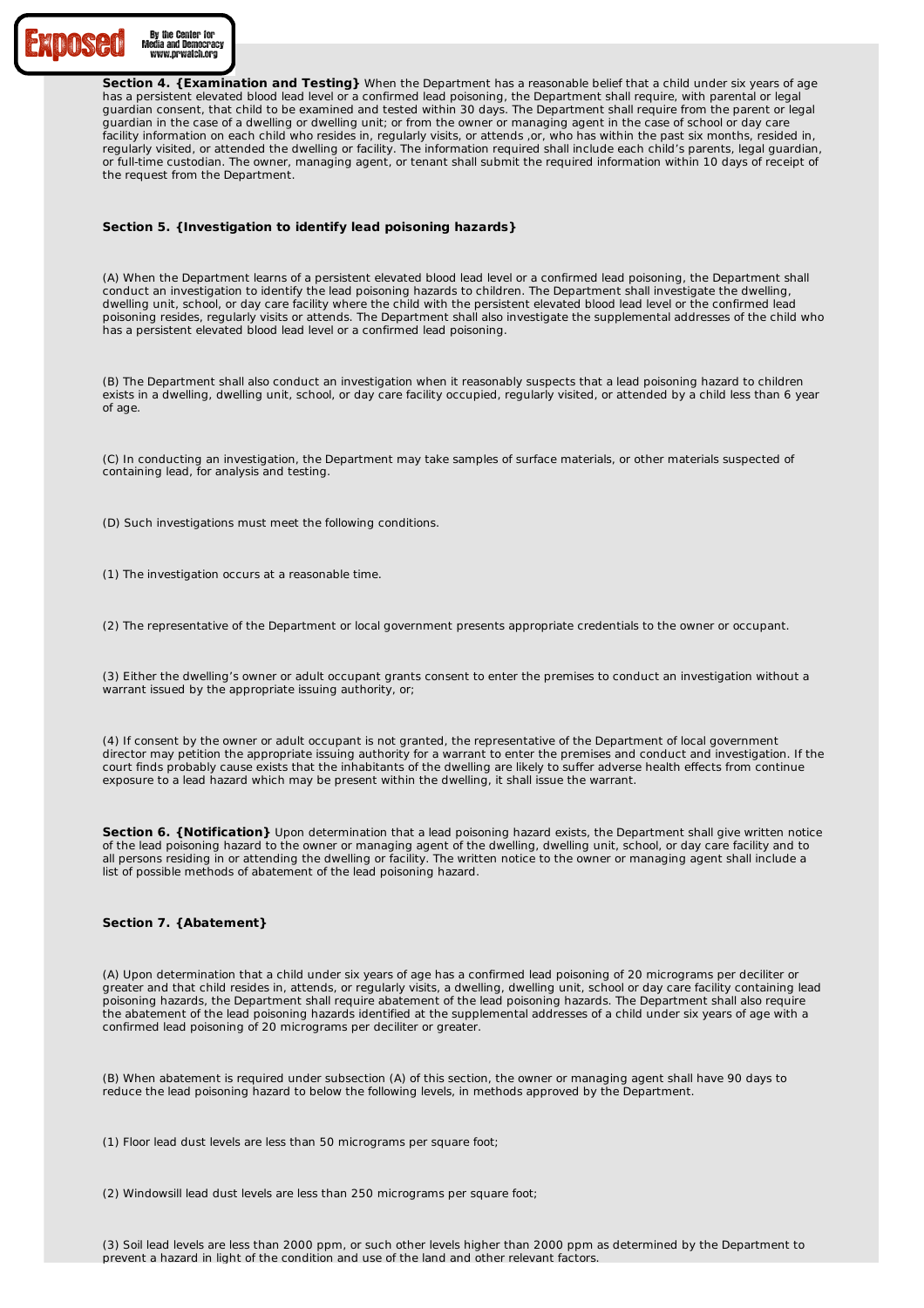

(C) The owner or managing agent shall notify the Department and the occupants of the dates of abatement activities at least three days prior to the commencement of the abatement activities.

(D) An owner or managing agent may apply to the Department for an extension of the deadline for abatement. The Department may issue an order extending the deadline for 30 days upon proper written application by the owner or managing agent.

(E) All lead-containing waste and residue of the abatement of lead shall be removed and disposed of by the person performing the abatement in accordance with applicable federal laws and rules.

(F) The Department shall verify by visual inspection that abatement has been completed. The Department may also verify abatement completion by residual lead dust monitoring. Compliance with the maintenance standard shall be deemed equivalent to meeting abatement requirements as long as exterior surfaces are also addressed.

(G) Removal of children from dwelling, school, or day care facility shall not constitute abatement if the property continues to be used for a dwelling, school, or day care facility.

#### **Section 8. {Effect of compliance with maintenance standard}**

(A) Any owner of a residential housing unit constructed prior to 1978 who is sued by a current or former occupant seeking damages for injuries allegedly arising from exposure to lead-based paint or lead-contaminated dust, shall not be deemed liable:

(1) for any injuries sustained by that occupant after the owner first complied with the maintenance standard defined under Section 2, subsection 10, provided the owner has repeated the steps provided for in the maintenance standard biannually and obtained a certificate of compliance under Section 9 biannually during such occupancy; or

(2) if the owner is able to show that the unit was lead-safe housing containing no lead-based paint hazards during the period when the injuries were sustained.

**Section 9. {Certificate of evidence of compliance}** An owner of a unit who has complied with the maintenance standard may apply biannually to the Department for and upon presentation of acceptable proof of compliance shall be provided by the Department a certificate evidencing such compliance. The owner shall be entitled to the liability relief provided for in Section 8 upon obtaining such certificate or certificates.

# **Section 10. {Discrimination in financing}**

(A) No bank or financial institution in the business of lending money for the purchase, sale, construction, rehabilitation, improvement, or refinancing of real property or the lending of money secured by an interest in real property may refuse to make such loans merely because of the presence of lead-based paint on the residential real property or in the residential housing unit provided that the owner is in compliance with the maintenance standard and has obtained a certificate of compliance under Section 9 biannually.

(B) Nothing in this section shall:

(1) require a financial institution to extend a loan or otherwise provide financial assistance if it is clearly evident that healthrelated issues, other than those related to lead-based paint, make occupancy of the housing accommodation an imminent threat to the health or safety of the occupant, or;

(2) be construed to preclude a financial institution from considering the fair market value of the property that will secure the proposed loan.

(3) Imply liability on any bank or financial institution lending money for the purchase, sale, construction, rehabilitation, improvement or refinancing of real property or the lending of money secured by an interest in real property, from any legal action pertaining to the property owner.

(C) Failure to meet the maintenance standard shall not be deemed a default under existing mortgages.